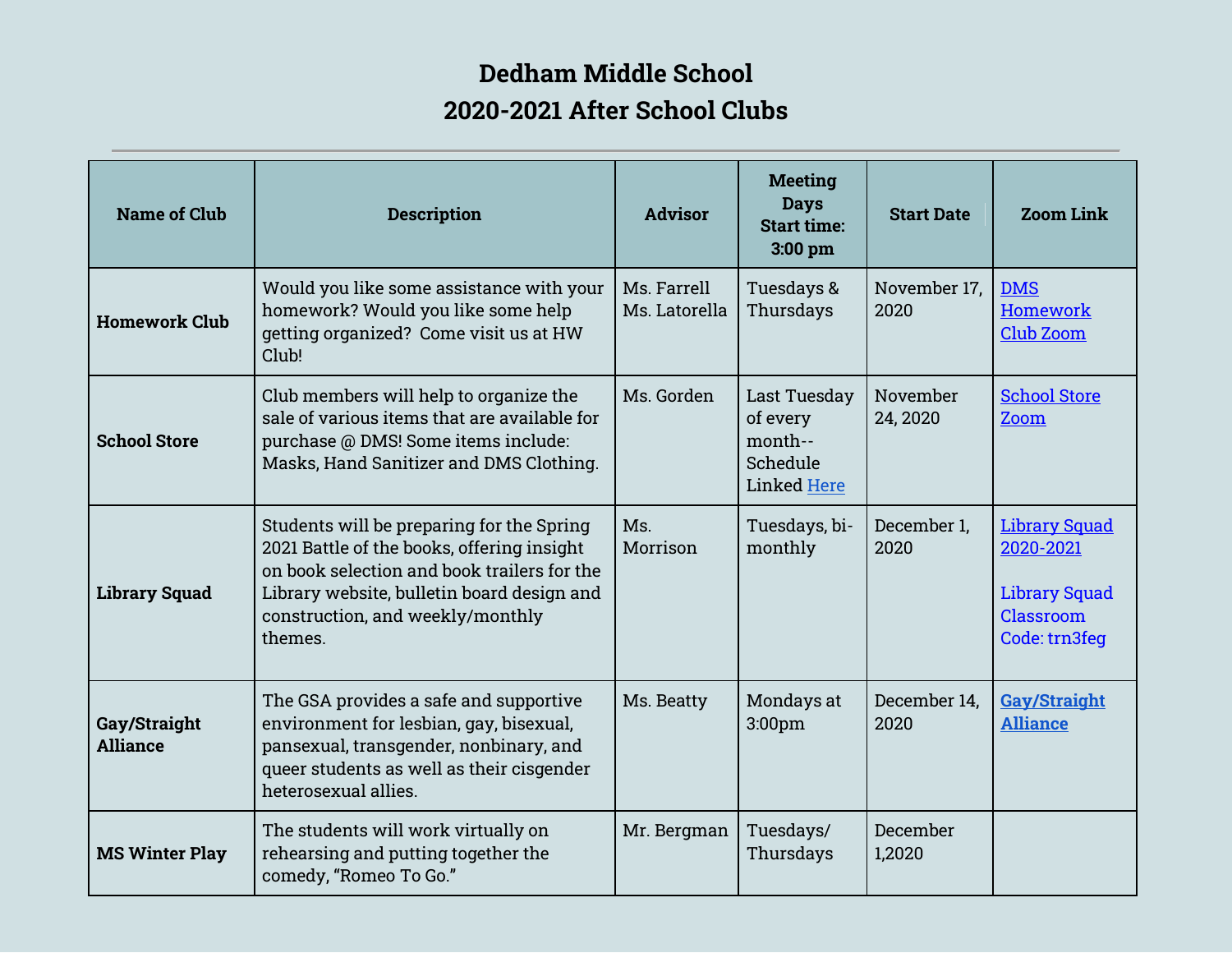| <b>Name of Club</b>                           | <b>Description</b>                                                                                                                                                                                                                                                                                                                                                                 | <b>Advisor</b>    | <b>Meeting</b><br><b>Days</b><br><b>Start time:</b><br>$3:00$ pm | <b>Start Date</b>                                                                 | <b>Zoom Link</b> |
|-----------------------------------------------|------------------------------------------------------------------------------------------------------------------------------------------------------------------------------------------------------------------------------------------------------------------------------------------------------------------------------------------------------------------------------------|-------------------|------------------------------------------------------------------|-----------------------------------------------------------------------------------|------------------|
| <b>World Language/</b><br><b>Culture Club</b> | This club gives DMS students the<br>opportunity to become citizens of the<br>world by practicing other languages and<br>exploring cultural traditions, holidays, and<br>food.                                                                                                                                                                                                      | Ms. Holway        | <b>Coming Soon!</b>                                              |                                                                                   |                  |
| <b>Book Club</b>                              | We will choose as a group that is specific<br>to middle school readers. We will come<br>together once per week to discuss and<br>hopefully learn something new and<br>develop a love of reading for pleasure!                                                                                                                                                                      | Ms.<br>Rasmussen  | Mondays-<br>Weekly                                               | We need to<br>choose a<br>book get<br>started on<br>over the<br>holiday<br>break. |                  |
| <b>Yearbook Club</b>                          | Yearbook club helps put together the DMS<br>yearbook using the pictures and creativity<br>of students like you!                                                                                                                                                                                                                                                                    | Ms.<br>Traphagen  | Coming Soon!                                                     |                                                                                   |                  |
| <b>Anime Club</b>                             | We will explore all aspects of Anime<br>culture including: film, manga, as well as<br>the creation of our own Anime artwork.<br>Meetings will incorporate discussion,<br>artistic exploration and specific genres<br>within Anime. If you are a fan of Anime,<br>or a student who wants to learn more<br>about this incredible Japanese artform,<br>then this is the club for you! | Mr.<br>Fitzgerald | Mondays-<br>Weekly                                               | December 21,<br>2020                                                              |                  |
| <b>Green Team</b><br>/Environmental           | We will explore current issues of the<br>environment from locally to globally.                                                                                                                                                                                                                                                                                                     | Mr. Leger         | Coming Soon!                                                     |                                                                                   |                  |